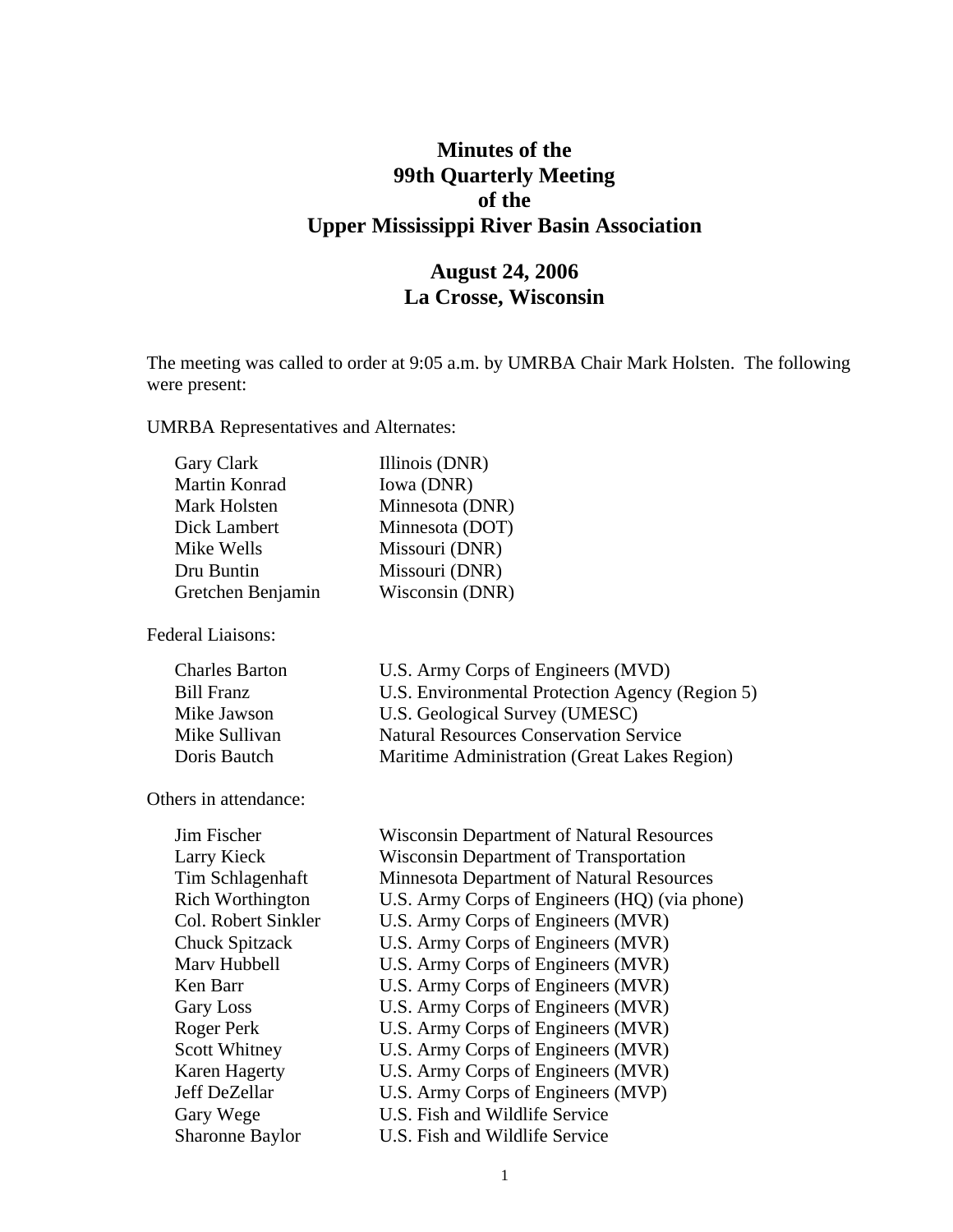| <b>Scott Yess</b>     | U.S. Fish and Wildlife Service/UMRCC             |
|-----------------------|--------------------------------------------------|
| <b>Brad Walker</b>    | <b>Prairie River Network</b>                     |
| <b>Heather Schwar</b> | <b>HNTB</b> Corporation                          |
| Lynn Muench           | <b>American Waterways Operators</b>              |
| Mark Carr             | <b>AEP-Memco Barge Line</b>                      |
| Tom Boland            | <b>MACTEC St. Louis</b>                          |
| Paul Rohde            | <b>MARC 2000</b>                                 |
| Ron Kroese            | The McKnight Foundation                          |
| <b>Robin Grawe</b>    | Mississippi River Citizens Commission            |
| <b>Holly Stoerker</b> | <b>Upper Mississippi River Basin Association</b> |
| Dave Hokanson         | <b>Upper Mississippi River Basin Association</b> |
| <b>Barb Naramore</b>  | <b>Upper Mississippi River Basin Association</b> |

#### **Meeting Minutes**

Dru Buntin moved and Martin Konrad seconded a motion to approve the minutes of the May 18, 2006 meeting, as drafted. The motion was approved unanimously.

#### **Greetings and Announcements**

UMRBA Chair Mark Holsten said that yesterday's EMP 20<sup>th</sup> Anniversary celebration was a great event and thanked the Corps of Engineers, Wisconsin DNR, and all involved. He also thanked the Corps for the award that was given to UMRBA.

Colonel Robert Sinkler introduced himself as the new Commander of the Corps of Engineers Rock Island District. He commented that the partnership on the Mississippi River is a valuable and unique asset.

#### **Executive Director's Report**

Holly Stoerker reported the following:

The packet of meeting materials includes a list of acronyms frequently used on the Upper Mississippi River. Please alert UMRBA staff to additional acronyms that may be useful to include. The list will be a standing feature of future meeting packets.

The written Executive Director's Report includes a summary of the status of appropriations for a number of federal programs of longstanding interest to UMRBA. The House has recommended \$20 million for the EMP, while the Senate has included only \$16 million. In contrast, the House has not included any funds for NESP, while the Senate is recommending \$20 million. Stoerker noted that in recent years there appears to be a relationship between the funding decisions made by Congress for these two programs. In particular, as NESP funding is increased, EMP funding is typically decreased.

There is an error on the summary appropriations table. The Section 319 nonpoint source grants should be listed under the Environmental Protection Agency, rather than the Department of Agriculture.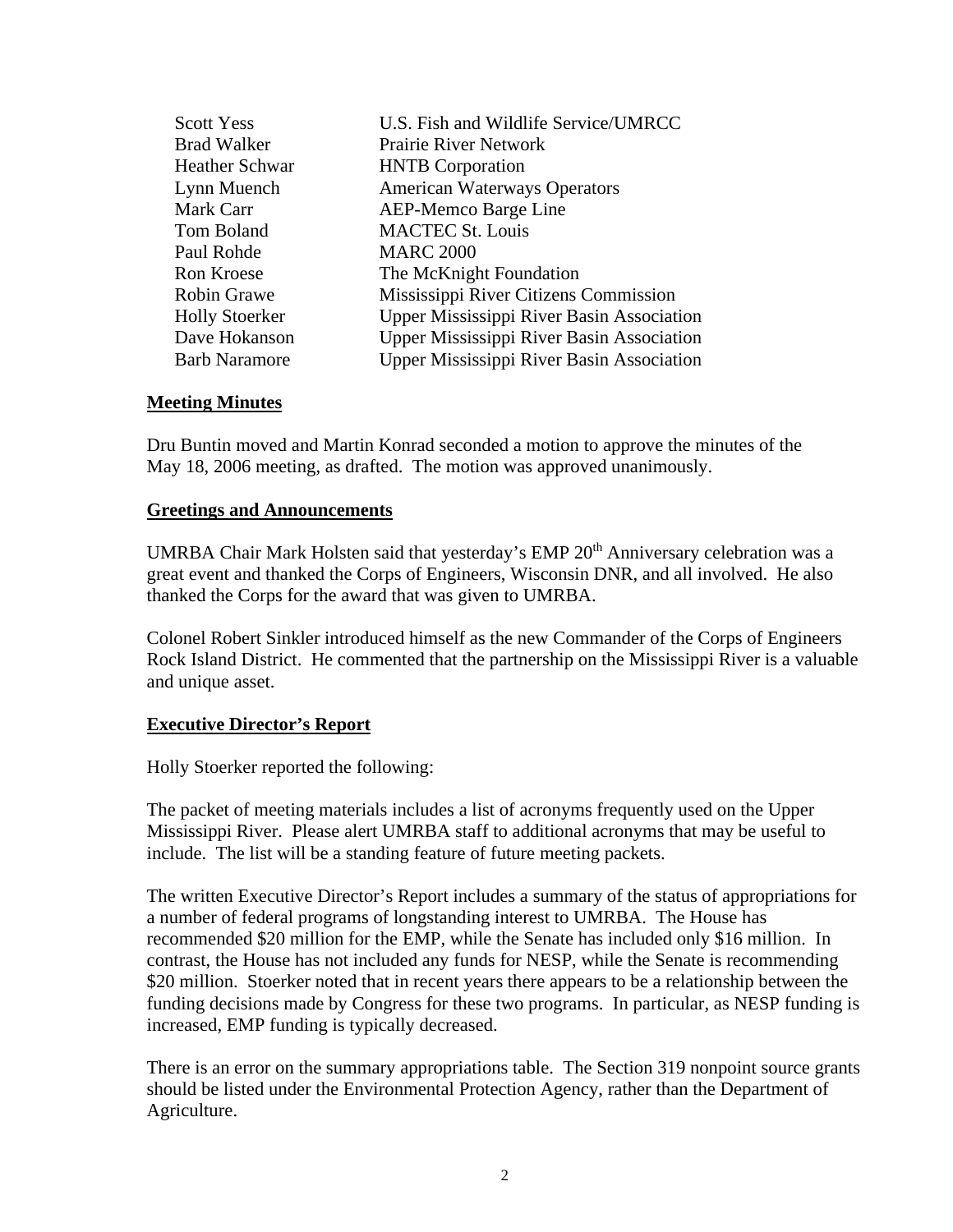In July, UMRBA sent a letter of comment to the Corps of Engineers on the public review draft of the Upper Mississippi River Comprehensive Plan. The letter addressed emergency action scenarios, hydrologic data and modeling, reconstruction authority, and follow-on studies. However, UMRBA did not choose to comment on the flood damage reduction alternative plans presented in the draft report.

Last month UMRBA submitted its FY 07 cooperative agreement proposal to EPA for ongoing OPA-related planning and mapping activities. The proposal requests \$75,000, which is based on what EPA has indicated is available. This level of funding, if approved, will be lower than what has been provided in recent years.

The Interstate Council on Water Policy (ICWP) will be hosting a series of regional roundtables on the USGS Cooperative Water Program. The purpose of the meetings is to bring together nonfederal cooperators with USGS management to discuss how the program could be improved. One of the roundtables may be in the Upper Mississippi River Basin. Stoerker asked if UMRBA would be interested in being a sponsor and assisting with the planning of the event. Mike Wells expressed support for having a meeting in this region. He noted that USGS and the Corps are proposing to drop 11 stream gages in Missouri. Holly Stoerker said she will follow up with ICWP Executive Director Peter Evans to determine what role UMRBA might play.

In contrast to what was reported at the May quarterly meeting, it will not be necessary to execute a new office lease. Rather, UMRBA only needs to exercise its "renewal option" via a letter to the landlord.

The independent accounting firm of Mahoney, Ulrich, Christiansen and Russ will be conducting UMRBA's biennial audit during the week of August 14, 2006.

FY 2006 ended with a net gain \$77,845. This figure differs from what is shown on the FY 2006 budget report included in the packet of meeting materials. In particular, the year-end adjustments related to depreciation and partial payroll periods are not reflected on the budget report in the packet.

## **Water Quality Task Force Activities**

Dave Hokanson briefly reviewed the history of the UMRBA Water Quality Task Force. He explained that the group has prepared a work plan that will not only assist staff and Task Force members in prioritizing work efforts and tracking progress, but will also support individual States' efforts to secure funding to support Task Force activities. Hokanson highlighted the following project areas of the work plan:

- Sediment-related water quality criteria
- **Fish consumption advisories**
- **Assessment and listing consultation**
- UMR water quality organizational options
- UMRBA water quality web page
- General consultation
- UMR monitoring strategy
- Nutrients and hypoxia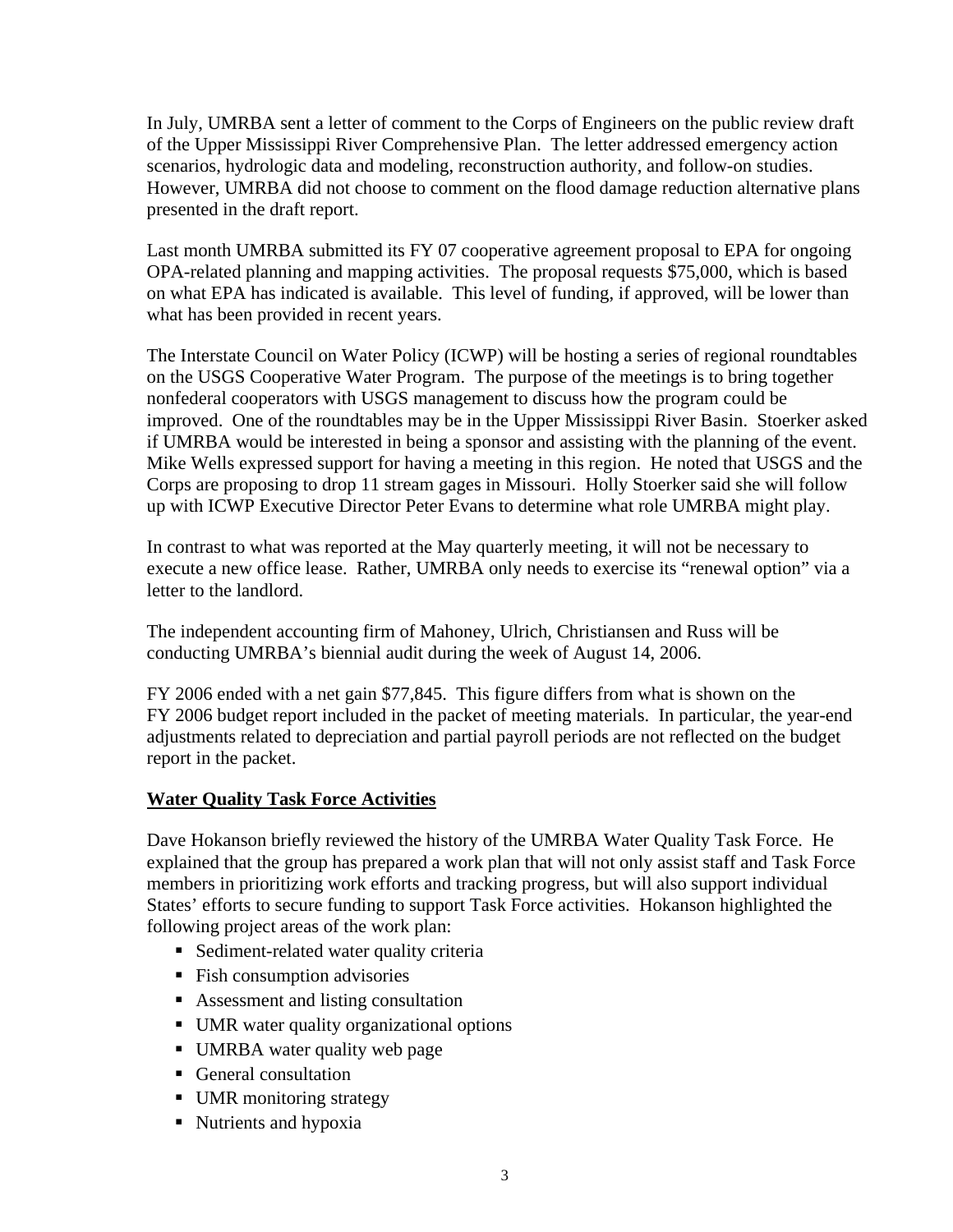Hokanson also provided an update on the Task Force's ongoing work on sediment-related water quality criteria. An MOU has been prepared describing the need for UMR sedimentrelated water quality criteria and identifying the near-term activities to address that need. The MOU should be signed soon.

The sediment issue paper will be finalized within the next few weeks and the Task Force will then begin developing a sediment criteria guidance document, a "white paper" on issues related to sedimentation, and a list of research needs. The next meeting of the Task Force is scheduled for September 19-20 in Dubuque, Iowa. In addition to further work on the sediment criteria project, the Task Force will consult on preparation of the States' 2008 UMR assessments and impaired waters lists.

## **Water Quality Organizational Options Project**

Holly Stoerker reviewed the progress to date on the "Organizational Options" project, including a) the conclusion that UMRBA does not qualify as an interstate organization under Section 106 of the Clean Water Act, b) identification of the desired functions for a future UMR interstate water quality organization, and c) review of interstate organizations in other river basins. She also described the range of options that the State water quality administrators have reviewed and considered regarding the authority, structure, and funding of a new interstate water quality organization on the UMR.

Stoerker presented the preliminary findings and recommendations resulting from the Organizational Options project over the past eight months. She emphasized that these are preliminary recommendations and that the State water Quality administrators are currently reviewing the draft write-up and will discuss it further at their meeting in September. The recommendations include:

- 1. Establish a UMRBA Water Quality Executive Committee (2006 2008)
- 2. Restructure UMRBA to more fully involve State water quality agencies (2008 2015)
- 3. Reevaluate need for interstate compact (2015 2020)

Stoerker noted that interstate compacts have many advantages, but are quite difficult to establish. That is why the recommendation is being made to pursue changes to UMRBA first and then revisit the need for an interstate compact if structural changes to UMRBA are not sufficient to achieve the water quality management objectives. Stoerker explained that, as part of the November 14-15 UMRBA quarterly meeting, a special joint meeting of the UMRBA Board and the water quality administrators will be held to discuss the recommendations and next steps.

Stoerker explained that the first step in the recommended strategy is to establish a UMRBA Water Quality Executive Committee composed of the water quality administrators from each of the five basin states. That process has already been initiated. UMRBA has received letters from the directors of each of the States' environmental protection agencies making such a request. She distributed copies of the letters.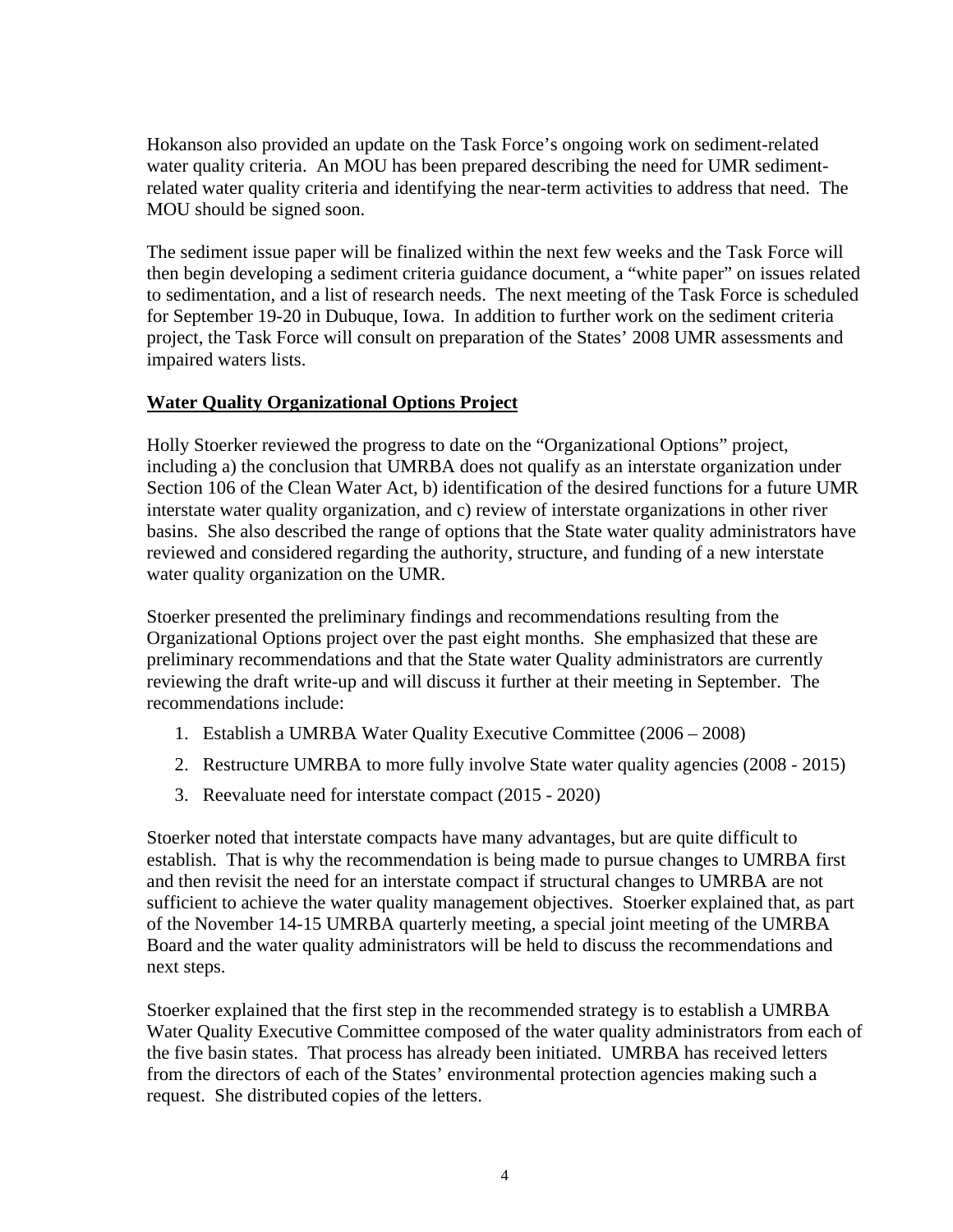In response to a question about the recommendation concerning restructuring UMRBA, Stoerker explained that the intent is to better align the States' representation on UMRBA with the full range of UMRBA's programmatic work. Although details of how this might be accomplished have not yet been determined, it could include expanding each States' representation to include appointees from environmental protection agencies, as well as natural resource management agencies.

Mark Holsten asked if the recommended strategy implies that UMRBA would be phasing out its navigation and ecosystem restoration activities. Stoerker explained that the recommendation to expand water quality efforts does not necessarily imply a reduction of effort in other issue areas.

Gary Clark commented that it is better for UMRBA to expand to meet growing water quality coordination needs than to have the States create a separate organization to deal with those issues.

Doris Bautch said it was important that UMRBA not neglect navigation issues. She suggested that UMRBA look at the Great Lakes Commission (GLC) as a model. Dick Lambert commented that GLC is very successful in securing federal funding. Stoerker explained that GLC is not responsible for interstate water quality functions, similar to those being contemplated for UMRBA. Rather, EPA has a Great Lakes National Program office that addresses water quality issues on the Great Lakes. The states are not particularly interested in replicating that approach on the UMR.

In response to a question about whether a new interstate organization would "take over" the TMDL process, Stoerker explained that States are responsible for developing TMDLs for impaired waters. However, they could choose to contract with an interstate agency like UMRBA in the future. The recommendation for increasing UMRBA's water quality responsibilities and capacity would not have any effect on the underlying Clean Water Act authority.

Gretchen Benjamin offered the following resolution and moved its adoption:

#### **Resolution of the Upper Mississippi River Basin Association (UMRBA)**

## **Creating the Water Quality Executive Committee of the Upper Mississippi River Basin Association**

WHEREAS, the UMRBA Water Quality Task Force, created in 1998, has been instrumental in advancing interstate water quality discussions and agreements on the Upper Mississippi River, particularly with regard to the responsibilities the States share under the federal Clean Water Act; and

WHEREAS, the Illinois Environmental Protection Agency, Iowa Department of Natural Resources, Minnesota Pollution Control Agency, Missouri Department of Natural Resources, and Wisconsin Department of Natural Resources have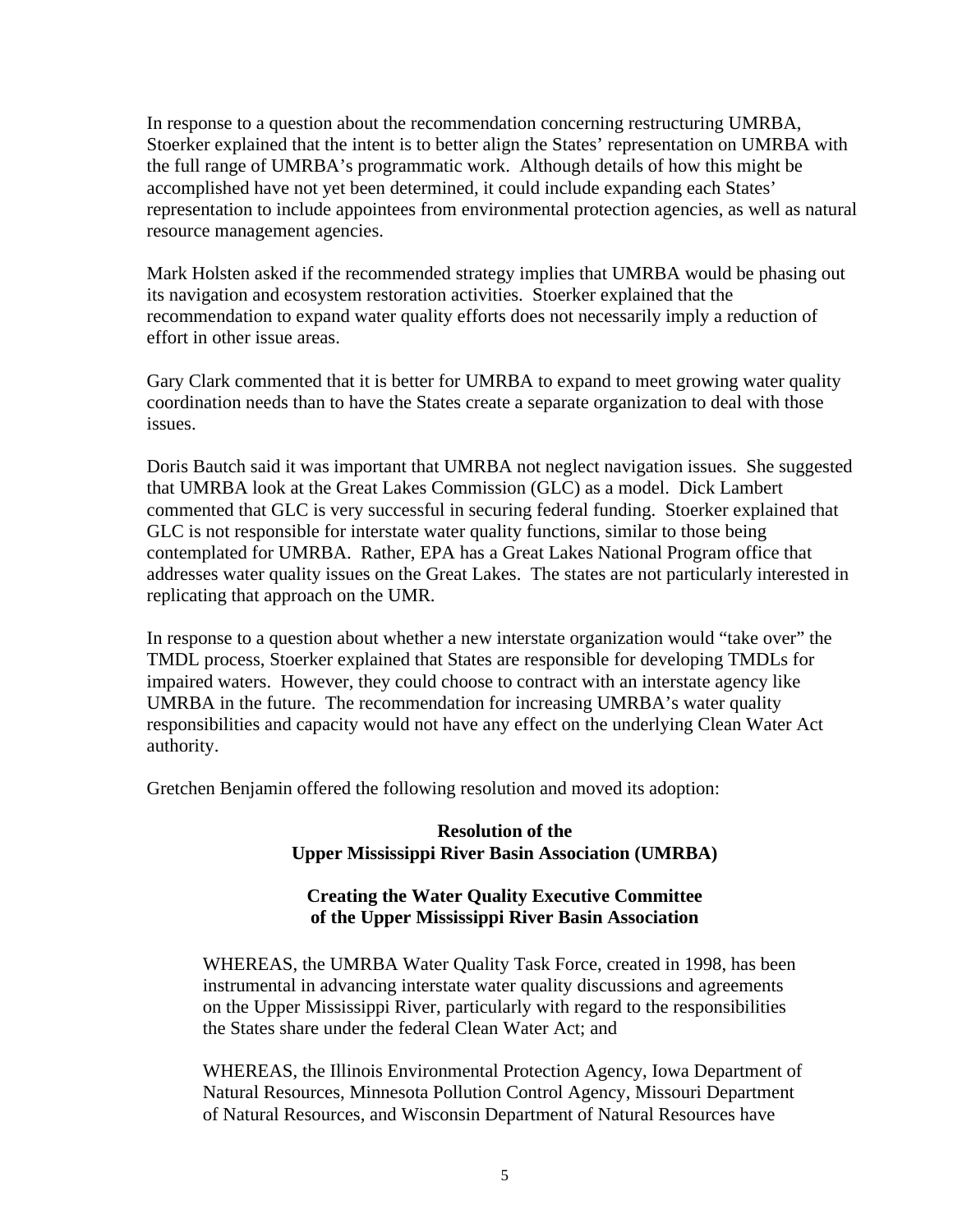requested that UMRBA establish a Water Quality Executive Committee to support and empower the Water Quality Task Force;

NOW THEREFORE BE IT RESOLVED, that UMRBA hereby establishes a Water Quality Executive Committee, to be composed of each member State's water quality administrator, or equivalent, as determined and appointed by the director of the State agency with responsibility for water pollution control activities under the federal Clean Water Act; and

BE IT FURTHER RESOLVED, that UMRBA staff, in consultation with the five State water quality administrators, develop a charter for the Water Quality Executive Committee, describing the Committee's purpose, operation, and relationship to the UMRBA Board and the UMRBA Water Quality Task Force.

Mike Wells seconded the motion, which then passed unanimously.

Mark Holsten noted that the UMRBA has a deficit budget in FY 07 and that the cost to UMRBA of supporting the work of the Water Quality Task Force is estimated to be \$85,000 annually. Mike Wells offered a motion authorizing UMRBA staff to invoice the environmental protection agencies in each of UMRBA's five member States for \$17,000 to help support the work of the UMRBA Water Quality Task Force and Executive Committee in FY 07. The motion passed unanimously.

### **Ecosystem Restoration and the Clean Water Act**

Dave Hokanson and Barb Naramore made a joint presentation describing the relationship between mandates of the Clean Water Act (CWA) and river restoration efforts, such as those being undertaken via the EMP and NESP.

Under Section 303(d) of the CWA waterbodies are listed as "impaired" if they do not meet water quality standards. This triggers development of a TMDL. The Upper Mississippi River is currently listed as "impaired," with identified causes including PCBs, mercury, fecal coliform, nutrients, arsenic, manganese, and turbidity. Some EMP and NESP ecosystem restoration projects are designed to address habitat-related water quality concerns, including some of the pollutants for which the river is listed under Section 303(d). This raises a variety of questions, including:

- Can effective linkages be made between the CWA and ecosystem restoration programs given that the geographic scale of TMDLs and restoration projects are typically quite different?
- Are the objectives of the CWA and EMP/NESP compatible enough to allow for mutual benefit?
- Is any potential connection limited to sediment-related issues or are there other pollutants that could be jointly addressed?
- **There are few sediment-related impairments currently listed by the States under the** CWA. However, much of the ecosystem restoration focus is on sediment-related impacts. How can this apparent discrepancy be reconciled?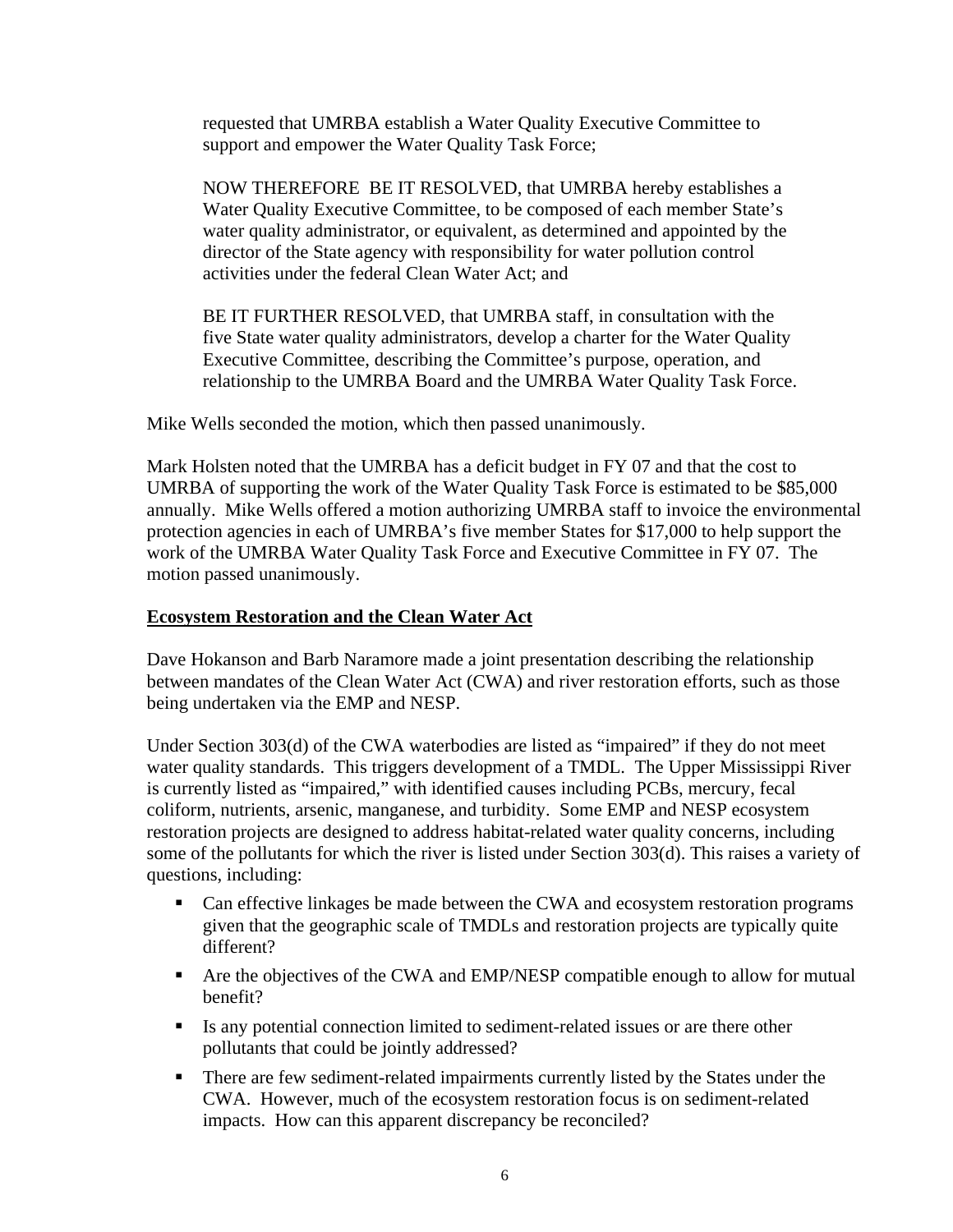Naramore summarized a proposal from UMRBA staff that UMRBA facilitate a series of discussions on the relationships between ecosystem restoration projects and Clean Water Act programs. She identified the following questions for discussion and further consideration:

- Is there enough potential connection between the programs to justify the effort?
- Is there an interest by the partners (States, USACE, US EPA) in participating?
- When would meetings/discussions take place? In relationship to other meetings?
- How many meetings would be needed?
- Who would attend?
- What resources would be needed?

Gary Wege noted that the EMP and water level management are being considered as part of the Lake Pepin TMDL. Robin Grawe commented that the public is very focused on sediment. Mark Carr said sediment is a big issue for the navigation industry as well.

Martin Konrad questioned whether UMRBA has the resources and staff time to take on this project. Holly Stoerker explained that it would depend on the scope of the effort. If there is positive feedback to the idea, as generally described today, staff will prepare a more specific proposal for consideration at the November meeting.

Stoerker also noted that EPA Region 5 had recently written a letter to the Corps of Engineers, raising questions similar to the ones this project is designed to address. Bill Franz affirmed that EPA has an interest in the relationship between CWA programs and river restoration programs. He commented that EPA would likely support the type of project being proposed by UMRBA. Karen Hagerty said the Corps and EPA have encountered these issues in working together on the Illinois River Section 519 plan.

Dru Buntin and Gretchen Benjamin expressed general support for having UMRBA sponsor meetings to address the connections between ecosystem restoration and the CWA. Holly Stoerker said that UMRBA staff will develop a specific proposal for consideration at the November 2006 quarterly meeting.

## **Water Resources Development Act**

Gary Loss and Rich Worthington (by phone) provided an overview of some of the general provisions of the Water Resources Development Act. In particular, Loss described the features of the House and Senate versions of the bill that are generally known as the "Corps Reform" provisions, including those related to project streamlining, mitigation of fish and wildlife losses, independent peer review, and establishment of a Water Resources Planning Coordinating Committee. Although the House and Senate bills differ on many of these provisions, there seems to be general agreement on the need for the following:

- **Timely and expedited feasibility studies and reviews**
- Formulation of multi-purpose projects and integrated water resources management
- Calculation of residual risk for flood damage reduction and evaluation of upstream and downstream impacts
- Concurrent mitigation
- Detailed mitigation planning and monitoring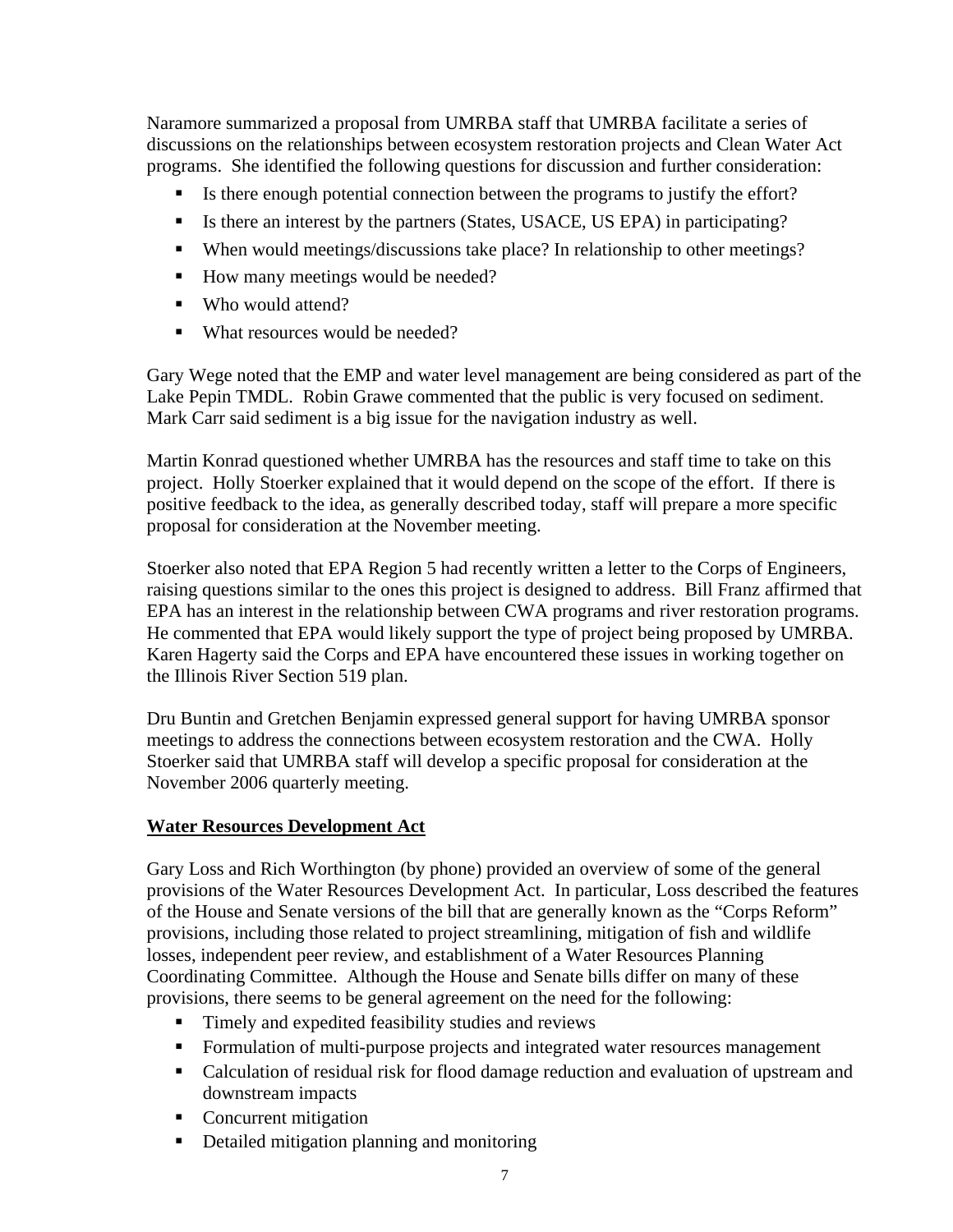In response to a question from Holly Stoerker, Ken Barr said that the mitigation features of NESP are consistent with the proposed WRDA provisions related to concurrent mitigation. In particular, Barr noted that the NESP plan contemplates having mitigation for traffic impacts in place by the time traffic increases are realized.

Loss also described Section 2001 of the Senate WRDA, which addresses credit for in-kind contributions from nonfederal sponsors, and Section 2015, which requires cost sharing for monitoring. He noted that Section 2015 could present problems for NESP, depending on how it is interpreted and implemented.

Loss also explained that, on July 18, the White House released a Statement of Administration Policy (SAP) on the Senate version of WRDA. Among other things, the SAP supports the intent of the Senate with regard to aquatic ecosystem restoration opportunities along the Upper Mississippi River, but says the ecosystem restoration work should be cost shared 50-50. The SAP also recognizes the Upper Mississippi River and Illinois Waterway as one of the most important operation and maintenance projects. Rich Worthington cautioned that the SAP should not be interpreted as expressing support for new UMR locks.

Paul Rohde asked if provisions in the Senate bill related to Corps oversight or independent peer review would apply to NESP. Worthington said he couldn't say definitively, but thinks such provisions may apply to the reevaluation report. Rohde noted that during the Senate WRDA debate, peer review proponents said such review would not apply to NESP and members voted based on that assurance.

Lynn Muench said the Corps announced at the ECC meeting that it was planning to change the location of the mooring cells recommended in the navigation feasibility study and specifically authorized in WRDA. She asked if this is a problem. Chuck Spitzack explained that some of the mooring sites may be changed as a result of industry input. However it is premature to identify new sites. Scott Whitney and Rich Worthington said it would be better for the WRDA language to be general, if the analysis is still in flux and sites may change. Holly Stoerker noted that the appropriations authorized by WRDA for mooring facilities would probably need to remain the same, even if specific authorized locations changed.

Stoerker suggested that UMRBA consider asking Congress to amend the mooring cell language in WRDA. In particular, the mooring cell issue could be added to the two NESP changes UMRBA is already promoting related to the LTRMP and partnership language. Stoerker suggested that a small group meet over lunch to develop specific draft language to amend the NESP authorization mooring cells.

Following lunch, Stoerker offered the following language for consideration:

Problem: The NESP language in WRDA authorizes construction of mooring facilities at seven specific lock locations, as identified in the original feasibility study. While further economic and environmental evaluation may confirm those seven sites, it may also reveal a different optimal suite of mooring facilities. In either case, the authorization should provide the necessary flexibility to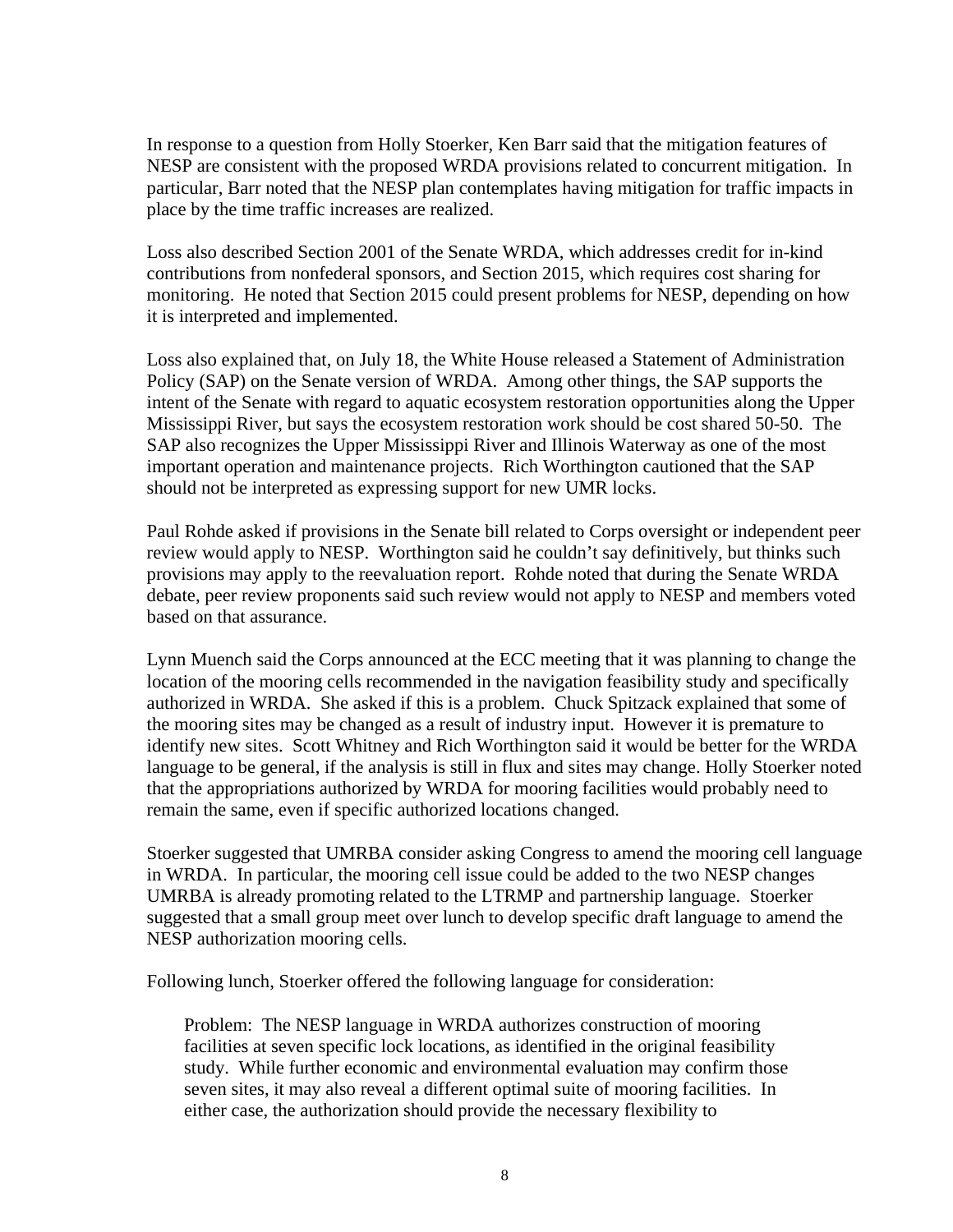accommodate changes in the location of mooring facilities, while not changing the authorized funding level.

Proposed Solution: Revise the authorization for mooring facilities by adding the following italicized phrase: "construct mooring facilities at Locks 12, 14, 18, 22, 24, and La Grange Lock, *or other alternative locations that are economically and environmentally feasible"* to Section 1002 (b)(1)(A)(i) of the Senate bill.

Mike Wells moved and Gary Clark seconded a motion to add the language offered by Stoerker to the list of WRDA amendments UMRBA is pursuing during the WRDA conference process. The motion passed unanimously.

With regard to the other NESP amendments UMRBA is seeking, Stoerker reported that communication with committee staff and Congressional members from the region is continuing. In general, there appears to be little appetite for making changes during conference. However, there seems to be at least some acknowledgment that the lack of a monitoring authorization in NESP could be a problem. In contrast, there is less interest in addressing the issue of partnership consultation and funding transfers. Stoerker also noted that the Upper Mississippi River Congressional Task Force may send a letter to conferees supporting the amendments proposed by UMRBA. Conferees have not yet been appointed.

Barb Naramore described the provisions in WRDA affecting the Environmental Management Program (EMP). The Senate version of the bill includes language that would allow NGOs to be nonfederal sponsors of EMP habitat projects and an amendment expanding the purposes of the Long Term Resource Monitoring Program (LTRMP) to include research on elevated nutrient levels and development of remediation plans. There are no parallel provisions in the House version.

Naramore reported that these proposed amendments to the EMP authorization were discussed at yesterday's EMP Coordinating Committee meeting. At that meeting, concerns were voiced about expanding LTRMP responsibilities without also increasing the funding for LTRMP. It was noted, however, that it is not yet clear that the proposed amendment will survive conference, nor how it will be implemented if enacted. Naramore pointed out that there is no committee report language related to the amendment, so it is difficult to determine Congressional intent.

Mike Jawson commented that USGS already does some research regarding nutrients, but not necessarily under the authority of the LTRMP. However, he noted that development of a remediation plan would be a different sort of responsibility for USGS and potentially very difficult. He observed that approximately 20 percent of denitrification could be accomplished through backwater lakes, but that the remainder would involve uplands.

Gretchen Benjamin stressed how difficult it will be for the chronically underfunded EMP program to accommodate an additional research and planning mission of this magnitude. She noted, however, that it is probably most appropriate to simply let the process play out in conference.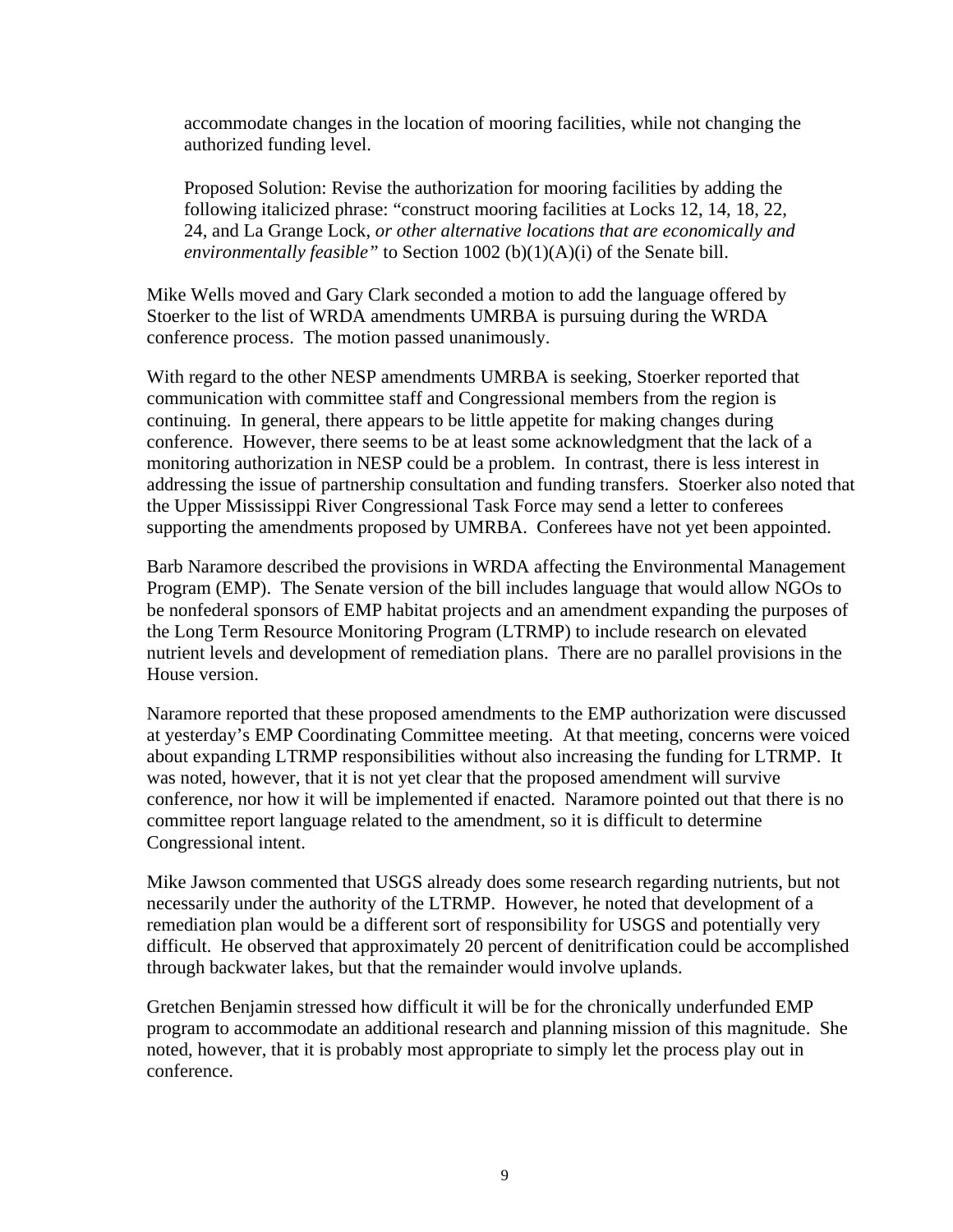### **Navigation & Ecosystem Sustainability Program (NESP)**

|                              | February 2006 | <b>August 2006</b> | FY 2007 |
|------------------------------|---------------|--------------------|---------|
| Programmatic                 | 1,050         | 645                | 600     |
| <b>Econ Re-Evaluation</b>    | 300           | 807                | 2,000   |
| <b>Ecosystem Restoration</b> | 4,425         | 4,147              | 3,700   |
| <b>Navigation Efficiency</b> | 4,125         | 4,300              | 3,700   |
| <b>TOTALS</b>                | 9,900         | 9,900              | 10,000  |

Chuck Spitzack presented the following summary of the NESP budget for FY 06 and FY 07 (in thousands of dollars):

Spitzack explained that funds were shifted between February and August 2006 to support the economic reevaluation. Other funding shifts were the result of changing capabilities. In FY 07, funding for the economic reevaluation will increase substantially to meet the September 30, 2007 deadline for the results of that reevaluation. Spitzack noted that the FY 07 allocation assumes an appropriation of \$10 million, even though the Corps' capability is quite a bit higher.

Spitzack said the Federal Principals Group met in July. Topics discussed included the status of the NESP authorization, how NESP may contribute to nutrient reduction, and consideration of multimodal congestion in the economic reevaluation. The next meeting of the Federal Principals Group will take place after WRDA is enacted or in June 2007.

Spitzack reported that Commanders of the Corps' three Upper Mississippi River districts signed an agreement in June, affirming the Corps' responsibility for facilitating integrated management. The Agreement also identifies some specific initiatives, including inter-district program development, support for the River Council, and support for a UMRS communication strategy.

Spitzack reported that the NESP Science Panel met with the Illinois Science Panel and is developing relationships with the project delivery teams (PDTs). The Regional Support Team's role is changing to provide more support to PDTs and to serve as a liaison between the Science Panel and PDTs. The 42 goals and objectives, which were developed by the Science Panel by consolidating longer lists of objectives identified by resource managers, are now being used by PDTs. The next task for the Science Panel will be identifying system level objectives and indicators.

Spitzack explained that the economic reevaluation report scheduled for completion by September 30, 2007 will satisfy the recommendation in the original feasibility study that a "notification" report be prepared after three years. Spitzack commented that the reevaluation report is the number one priority for the Administration for determining their support for the navigation improvements. He said that it will be impossible to eliminate all uncertainty related to the economic analysis, but the reevaluation should increase confidence in the projections.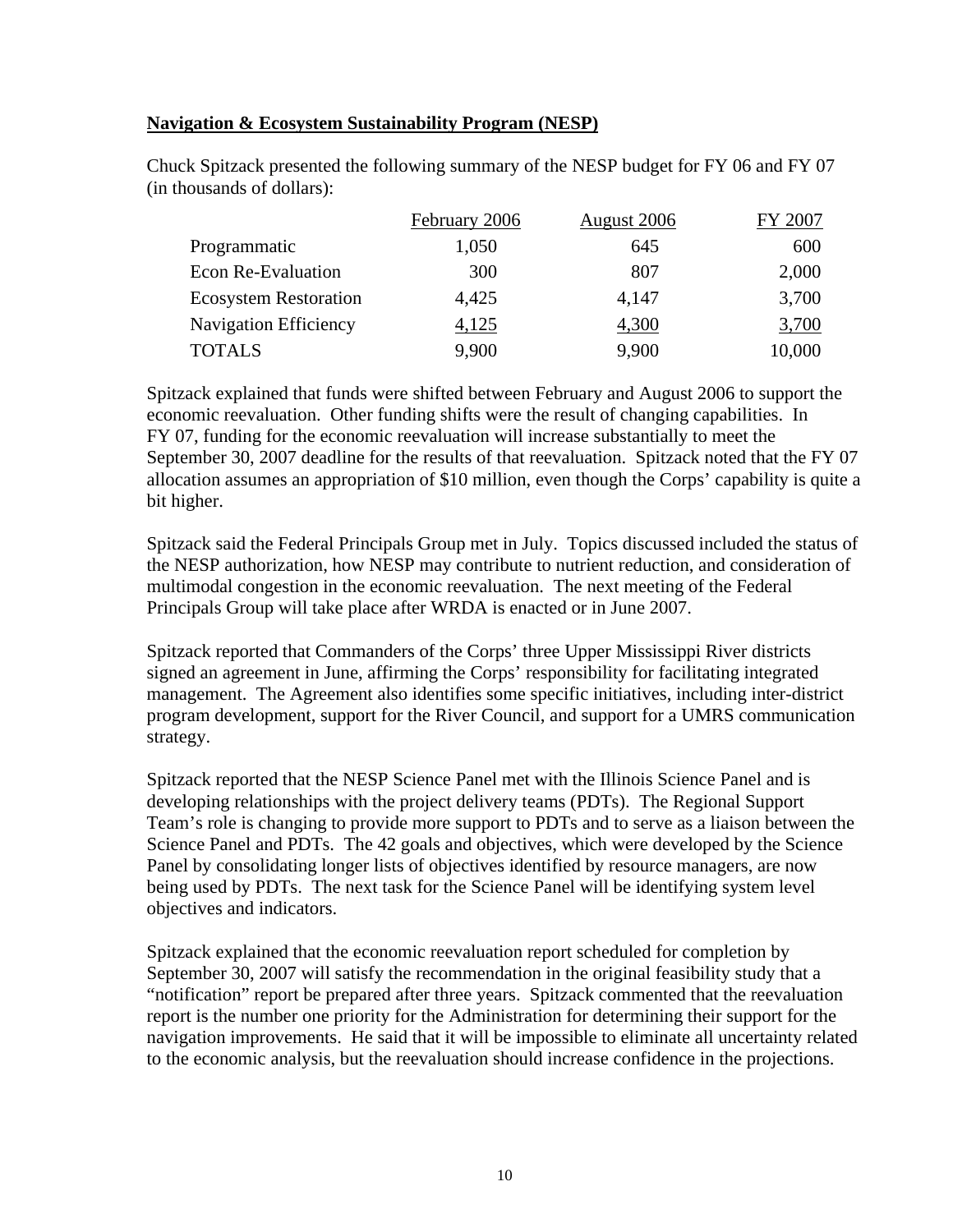In describing the differences between the original feasibility study, completed in 2004 and the reevaluation to be completed by September 2007, Spitzack noted that the revaluation:

- Only addresses the navigation component
- Starts with reevaluation of the recommended plan
- Uses updated models and data
- Allows for more consideration of other accounts

Spitzack explained that an External Peer Review Panel is being established to review the economic models, model inputs, underlying assumptions, economic analysis, and process of evaluating alternatives. Federal and State partners were asked to recommend candidates for the panel and the Corps has now narrowed the list and is in the process of contacting candidates to determine their interest. The final list will be sent to the Corps' Navigation Center of Expertise, which will establish the panel. Spitzack said that when the list is finalized, it will also be forwarded to the ECC and UMRBA.

Doris Bautch noted that most of the potential panelists appear to be academics. She suggested that representatives from other sectors and organizations be invited to participate. Spitzack explained that experts from outside of academia were not necessarily excluded as Science Panel members. However, NECC and ECC were designed to be the vehicles for input from industry and agricultural groups.

Holly Stoerker asked if the External Peer Review Panel being formed for the economic reevaluation would satisfy the requirements for peer review being considered for inclusion in WRDA. Spitzack said the NESP panel does not conform entirely to the WRDA provisions, but the intent is to achieve genuine external peer review early in the process, rather than at the end.

Spitzack concluded by describing NESP communication activities, including website planning, development of a monthly newsletter, and development of a "fast start" communication plan to be activated as soon as WRDA is enacted. He commented that there was a high level of communication over the summer, including a meeting with an OMB examiner, the June Rivers Conference, and the EMP anniversary celebration.

## **Illinois Mississippi River Coordinating Council**

Gary Clark reported that Illinois will be establishing a Mississippi River Coordinating Council, effective January 2007. The Council is an initiative spearheaded by the Illinois Lieutenant Governor and is based upon the Illinois River Coordinating Council. The state statute creating the Council was passed unanimously by both the Illinois Senate and House. Clark explained that during the process of bill analysis, concerns were expressed about whether the Council would be duplicative of other groups, such as UMRBA. Language was added to clarify this was not the intent.

The Council will consist of 13 members appointed by the Governor, including representatives of Illinois state agencies, soil and water conservation districts, local communities, nonprofit organizations, businesses, agriculture, and recreation. The Council will be grass roots and citizen-focused. It will primarily address connections between upland and river activities and gaps in existing programs.